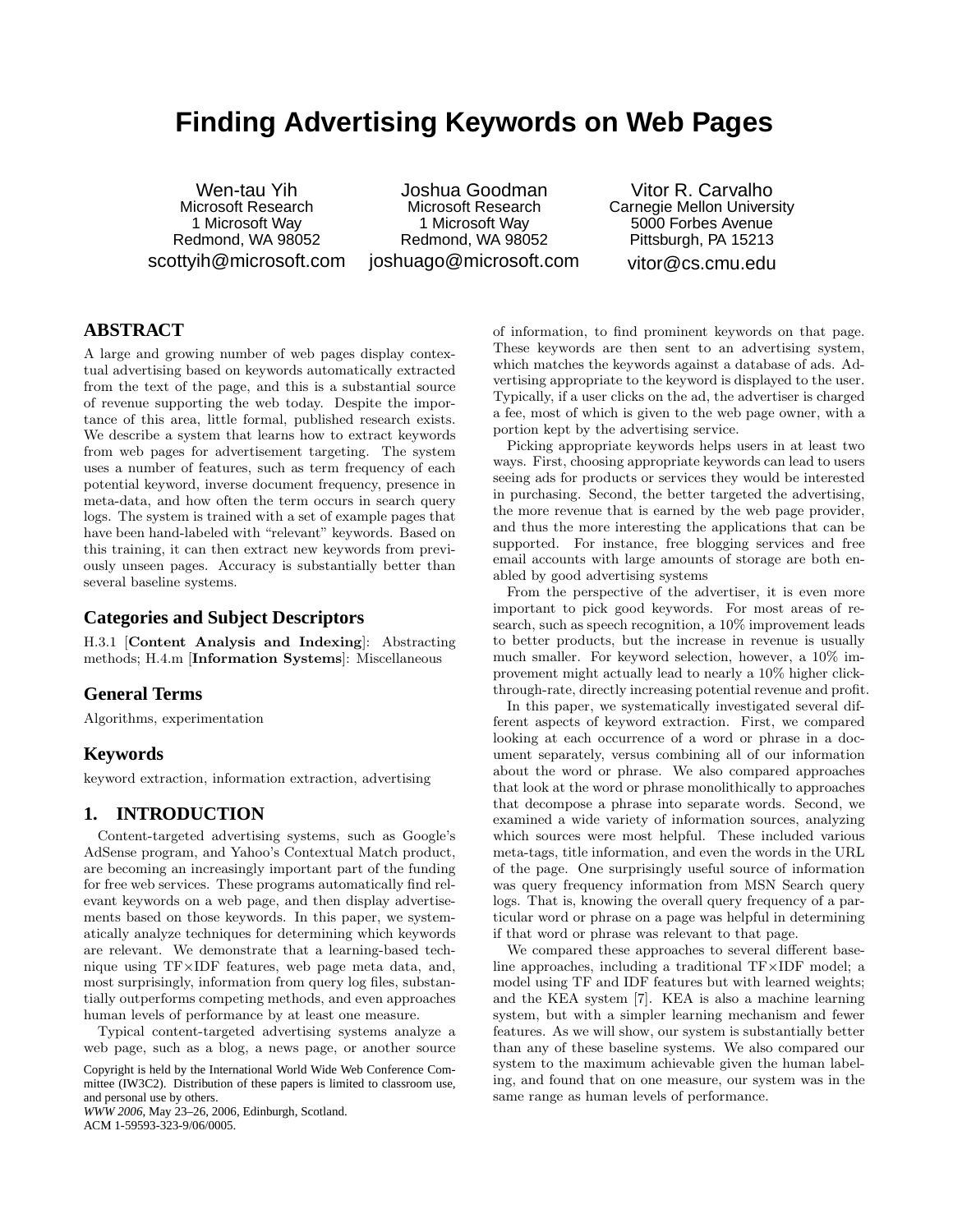# **2. SYSTEM ARCHITECTURE**

In this section, we introduce the general architecture of our keyword extraction system, which consists of the following four stages: preprocessor, candidate selector, classifier, and postprocessor.

### **2.1 Preprocessor**

The main purpose of the preprocessor is to transform an HTML document into an easy-to-process plain-text based document, while still maintaining important information. In particular, we want to preserve the *blocks* in the original HTML document, but remove the HTML tags. For example, text in the same table should be placed together without tags like <table>, <tr>, or <td>. We also preserve information about which phrases are part of the anchor text of the hypertext links. The meta section of an HTML document header is also an important source of useful information, even though most of the fields except the title are not displayed by web browsers.

The preprocessor first parses an HTML document, and returns blocks of text in the body, hypertext information, and meta information in the header<sup>1</sup>. Because a keyword should not cross sentence boundaries, we apply a sentence splitter to separate text in the same block into various sentences.

To evaluate whether linguistic information can help keyword extraction, we also apply a state-of-the-art part-ofspeech (POS) tagger [6], and record the pos tag of each word. In addition, we have observed that most words or phrases that are relevant are short noun phrases. Therefore, having this information available as a feature would potentially be useful. We thus applied a state-of-the-art chunker to detect the base noun phrases in each document  $[15]^2$ .

### **2.2 Candidate Selector**

Our system considers each word or phrase (consecutive words) up to length 5 that appears in the document as a candidate keyword. This includes all keywords that appear in the title section, or in meta-tags, as well as words and phrases in the body. As mentioned previously, a phrase is not selected as a candidate if it crosses sentence or block boundaries. This strategy not only eliminates many trivial errors but also speeds up the processing time by considering fewer keyword candidates.

Each phrase can be considered separately, or can be combined with all other occurrences of the same phrase in the same document. In addition, phrases can be considered monolithically, or can be decomposed into their constituent words. Putting together these possibilities, we ended up considering three different candidate selectors.

### *2.2.1 Monolithic, Separate (MoS)*

In the Monolithic Separate candidate selector, fragments that appear in different document locations are considered as different candidates even if their content is identical. That is, if the phrase "digital camera" occurred once in the beginning of the document, and once in the end, we would consider them as two separate candidates, with potentially different features. While some features, such as the phrase

length and TF values, would all be the same for all of these candidates, others, such as whether the phrase was capitalized, would be different. We call this variation Separate.

In this candidate selector, all features of a candidate phrase are based on the phrase as a whole. For example, term frequency counts the number of times the exact phrase occurs in the document, rather than using the the term frequency of individual words. We refer to this as Monolithic. To simplify our description, we use MoS to refer to this design.

# *2.2.2 Monolithic, Combined (MoC)*

Since we only care about the ranked list of keywords, not where the keywords are extracted, we can reduce the number of candidates by combining identical (case ignored) fragments. For instance, "Weather report" in the title and "weather report" in the body are treated as only one candidate. We use **MoC** to refer to this design.

Note that even in the Combined case, word order matters, e.g. the phrase "weather report" is treated as different than the phrase "report weather."

### *2.2.3 Decomposed, Separate (DeS)*

Keyword extraction seems closely related to well-studied areas like information extraction, named-entity recognition and phrase labeling: they all attempt to find important phrases in documents. State-of-the-art information extraction systems (e.g., [5, 20]), named-entity recognition systems (e.g., [21]), and phrase labeling systems (e.g., [3]) typically decompose phrases into individual words, rather than examining them monolithically. It thus seemed worthwhile to examine similar techniques for keyword extraction. Decomposing a phrase into its individual words might have certain advantages. For instance, if the phrase "pet store" occurred only once in a document, but the phrases "pet" and "store" each occurred many times separately, such a decomposed approach would make it easy to use this knowledge.

Instead of selecting phrases directly as candidates, the decomposed approach tries to assign a label to each word in a document, as is done in related fields. That is, each of the words in a document is selected as a candidate, with multiple possible labels. The labels can be  $\bf{B}$  (beginning of a keyphrase, when the following word is also part of the keyphrase), I (inside a keyphrase, but not the first or last word), L (last word of a keyphrase), U (unique word of a keyword of length 1), and finally O (outside any keyword or keyphrase).

This word-based framework requires a multi-class classifier to assign these 5 labels to a candidate word. In addition, it also needs a somewhat more sophisticated inference procedure to construct a ranked list of keywords in the postprocessing stage. The details will be described in Section 2.4. We use DeS to refer to this design.

# **2.3 Classifier**

The core of our keyword extraction system is a classifier trained using machine learning. When a monolithic framework (MoS or MoC) is used, we train a binary classifier. Given a phrase candidate, the classifier predicts whether the word or phrase is a keyword or not. When a decomposed framework (DeS) is used, we train a multi-class classifier. Given a word, the goal is to predict the label as B, I, L, U, or O. Since whether a phrase is a keyword is ambiguous by nature, instead of a hard prediction, we actually need

<sup>&</sup>lt;sup>1</sup>We used "Beautiful Soup", which is a python library for HTML parsing. Beautiful Soup can be downloaded from http://www.crummy.com/software/BeautifulSoup/

<sup>2</sup>These natural language processing tools can be downloaded from http://l2r.cs.uiuc.edu/∼cogcomp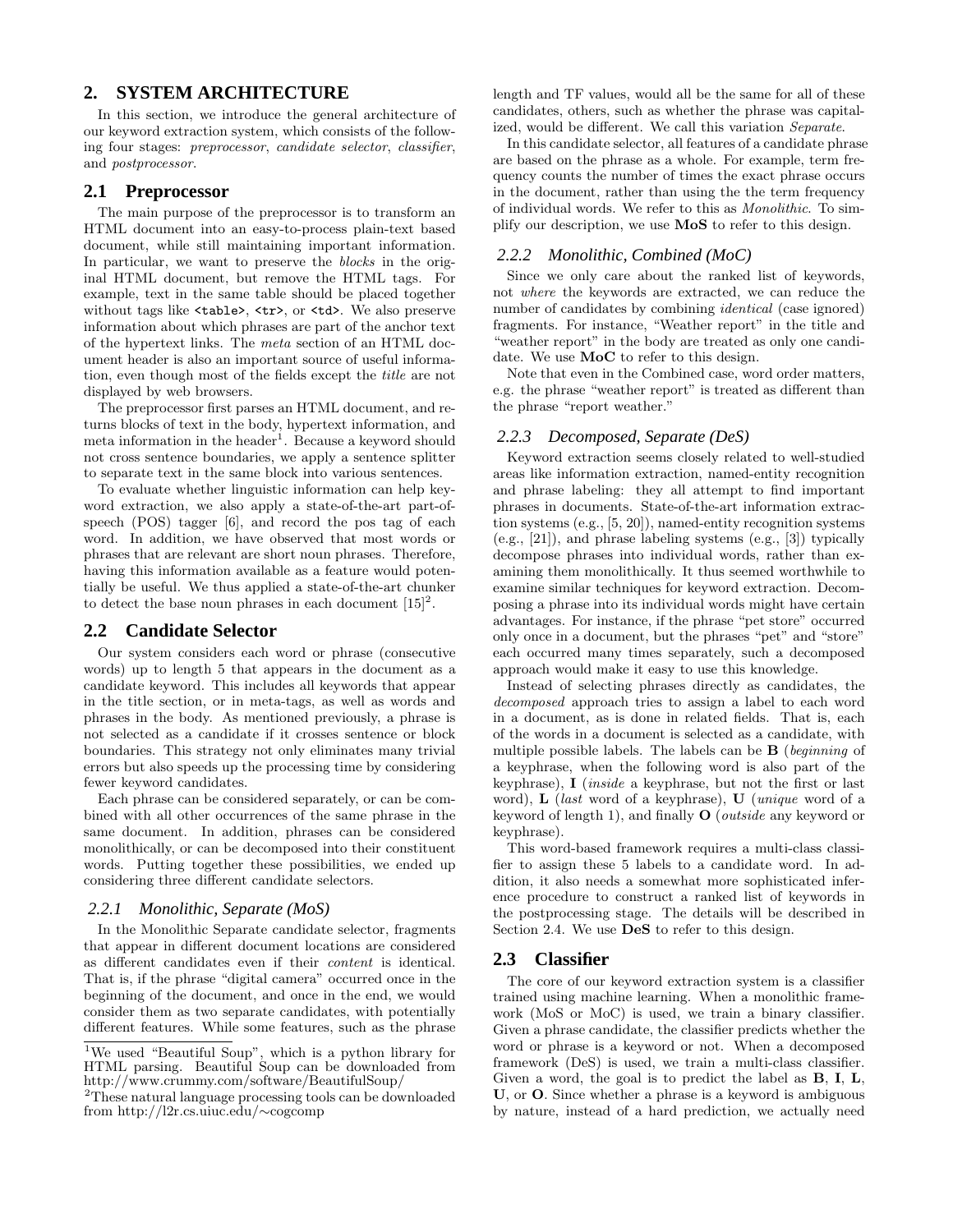the classifier to predict how likely it is that candidate has a particular label. In other words, the classifier needs to output some kind of confidence scores or probabilities. The scores or probabilities can then be used later to generate a ranked list of keywords, given a document. We introduce the learning algorithm and the features we used as follows.

#### *2.3.1 Learning Algorithm*

We used logistic regression as the learning algorithm in all experiments reported here. Logistic regression models are also called maximum entropy models, and are equivalent to single layer neural networks that are trained to minimize entropy. In related experiments on an email corpus, we tried other learning algorithms, such as linear support-vector machines, decision trees, and naive Bayes, but in every case we found that logistic regression was equally good or better than the other learning algorithms for this type of task.

Formally, we want to predict an output variable  $Y$ , given a set of input features,  $\overline{X}$ . In the monolithic framework, Y would be 1 if a candidate phrase is a relevant keyword, and 0 otherwise. X would be a vector of feature values associated with a particular candidate. For example, the vector might include the distance from the start of the document, the term frequency  $(TF)$  and the document frequency  $(DF)$  values for the phrase. The model returns the estimated probability,  $P(Y = 1|\overline{X} = \overline{x})$ . The logistic regression model learns a vector of weights,  $\overline{w}$ , one for each input feature in  $\overline{X}$ . Continuing our example, it might learn a weight for the TF value, a weight for the DF value, and a weight for the distance value. The actual probability returned is

$$
P(Y = 1 | X = \overline{x}) = \frac{\exp(\overline{x} \cdot \overline{w})}{1 + \exp(\overline{x} \cdot \overline{w})}
$$

An interesting property of this model is its ability to simulate some simpler models. For instance, if we take the logarithms of the TF and DF values as features, then if the corresponding weights are  $+1$  and  $-1$ , we end up with

$$
\log(TF) - \log(DF) = \log(TF/DF)
$$

In other words, by including  $TF$  and  $DF$  as features, we can simulate the TF×IDF model, but the logistic regression model also has the option to learn different weightings.

To actually train a logistic regression model, we take a set of training data, and try to find the weight vector  $\overline{w}$ that makes it as likely as possible. In our case, the training instances consist of every possible candidate phrases selected from the training documents, with  $Y = 1$  if they were labeled relevant, and 0 otherwise. We use the SCGIS method [9] as the actual training method. However, because there is a unique best logistic regression model for any training set, and the space is convex, the actual choice of training algorithm makes relatively little difference.

In the monolithic models, we only try to model one decision – whether a word or phrase is relevant or not, so the variable  $Y$  can only take values 0 or 1. But for the decomposed framework, we try to determine for each word whether it is the beginning of a phrase, inside a phrase, etc. with 5 different possibilities (the BILUO labels). In this case, we use a generalized form of the logistic regression model:

$$
P(Y = i|\overline{x}) = \frac{\exp(\overline{x} \cdot \overline{w_i})}{\sum_{j=1}^{5} \exp(\overline{x} \cdot \overline{w_j})}
$$

That is, there are 5 different sets of weights, one for each possible output value.

Note that in practice, for both forms of logistic regression, we always append a special "always on" feature (i.e. a value of 1) to the  $\bar{x}$  vector, that serves as a bias term. In order to prevent overfitting, we also apply a Gaussian prior with variance 0.3 for smoothing [4].

### *2.3.2 Features*

We experimented with various features that are potentially useful. Some of these features are binary, taking only the values 0 or 1, such as whether the phrase appears in the title. Others are real-valued, such as the TF or DF values or their logarithms. Below we describe these features and their variations when used in the monolithic (MoS) and decomposed (DeS) frameworks.

Features used in the monolithic, combined (MoC) framework are basically the same as in the MoS framework. If in the document, a candidate phrase in the MoC framework has several occurrences, which correspond to several candidate phrases in the MoS framework, the features are combined using the following rules.

- 1. For binary features, the combined feature is the union of the corresponding features. That is, if this feature is active in any of the occurrences, then it is also active in the combined candidate.
- 2. For real-valued features, the combined feature takes the smallest value of the corresponding features.

To give an example for the binary case, if one occurrence of the term "digital camera" is in the anchor text of a hyperlink, then the anchor text feature is active in the combined candidate. Similarly, for the location feature, which is a real-valued case, the location of the first occurrence of this phrase will be used as the corresponding combined value, since its value is the smallest. In the following description, features are binary unless otherwise noted.

#### *2.3.2.1* Lin*: linguistic features.*

The linguistic information used in feature extraction includes: two types of pos tags – noun (NN & NNS) and proper *noun* (NNP & NNPS), and one type of chunk – *noun phrase* (NP). The variations used in MoS are: whether the phrase contain these pos tags; whether all the words in that phrase share the same pos tags (either proper noun or noun); and whether the whole candidate phrase is a noun phrase. For DeS, they are: whether the word has the pos tag; whether the word is the beginning of a noun phrase; whether the word is in a noun phrase, but not the first word; and whether the word is outside any noun phrase.

#### *2.3.2.2* C*: capitalization.*

Whether a word is capitalized is an indication of being part of a proper noun, or an important word. This set of features for MoS is defined as: whether all the words in the candidate phrase are capitalized; whether the first word of the candidate phrase is capitalized; and whether the candidate phrase has a capitalized word. For DeS, it is simply whether the word is capitalized.

### *2.3.2.3* H*: hypertext.*

Whether a candidate phrase or word is part of the anchor text for a hypertext link is extracted as the following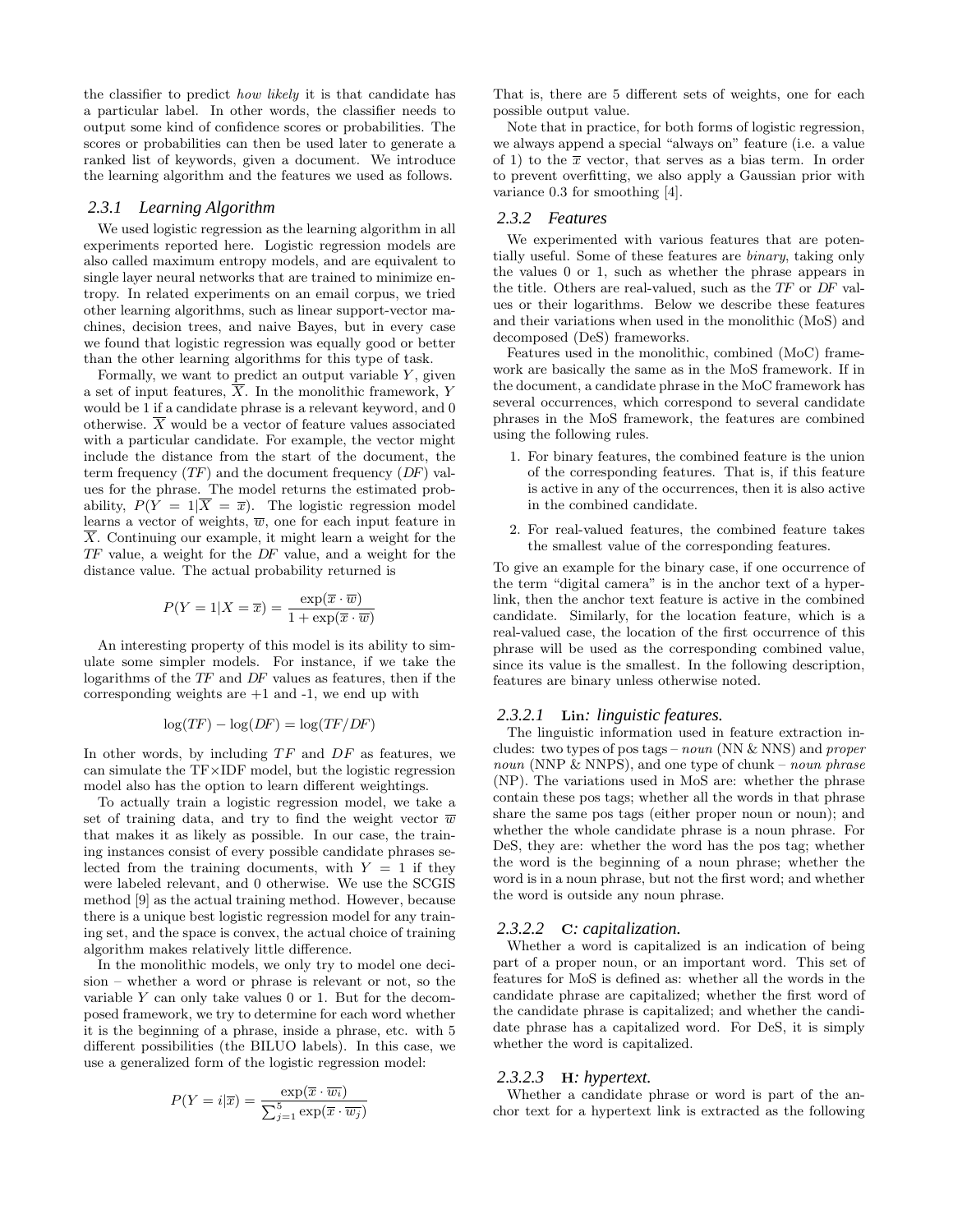features. For MoS, they are: whether the whole candidate phrase matches exactly the anchortext of a link; whether all the words of the candidate phrase are in the same anchor text; and whether any word of the candidate phrase belongs to the anchor text of a link. For DeS, they are: whether the word is the beginning of the anchor text; whether the word is in the anchor text of a link, but not the first word; and whether the word is outside any anchor text.

#### *2.3.2.4* Ms*: meta section features.*

The header of an HTML document may provide additional information embedded in meta tags. Although the text in this region is usually not seen by readers, whether a candidate appears in this meta section seems important. For MoS, the features are whether the whole candidate phrase is in the meta section. For DeS, they are: whether the word is the first word in a meta tag; and whether the word occurs somewhere in a meta tag, but not as the first word.

#### *2.3.2.5* T*: title.*

The only human readable text in the HTML header is the TITLE, which is usually put in the window caption by the browser. For MoS, the feature is whether the whole candidate phrase is in the title. For DeS, the features are: whether the word is the beginning of the title; and whether the word is in the title, but not the first word.

#### *2.3.2.6* M*: meta features.*

In addition to TITLE, several meta tags are potentially related to keywords, and are used to derive features. In the MoS framework, the features are: whether the whole candidate phrase is in the meta-description; whether the whole candidate phrase is in the meta-keywords; and whether the whole candidate phrase is in the meta-title. For DeS, the features are: whether the word is the beginning of the metadescription; whether the word is in the meta-description, but not the first word; whether the word is the beginning of the meta-keywords; whether the word is in the meta-keywords, but not the first word; whether the word is the beginning of the meta-title; and whether the word is in the meta-title, but not the first word.

#### *2.3.2.7* U*: URL.*

A web document has one additional highly useful property – the name of the document, which is its URL. For MoS, the features are: whether the whole candidate phrase is in part of the URL string; and whether any word of the candidate phrase is in the URL string. In the DeS framework, the feature is whether the word is in the URL string.

#### *2.3.2.8* IR*: information retrieval oriented features.*

We consider the TF (term frequency) and DF (document frequency) values of the candidate as real-valued features. The document frequency is derived by counting how many documents in our web page collection that contain the given term. In addition to the original TF and DF frequency numbers,  $\log(TF + 1)$  and  $\log(DF + 1)$  are also used as features. The features used in the monolithic and the decomposed frameworks are basically the same, where for DeS, the "term" is the candidate word.

#### *2.3.2.9* Loc*: relative location of the candidate.*

The beginning of a document often contains an introduction or summary with important words and phrases. Therefore, the location of the occurrence of the word or phrase in the document is also extracted as a feature. Since the length of a document or a sentence varies considerably, we take only the ratio of the location instead of the absolute number. For example, if a word appears in the 10th position, while the whole document contains 200 words, the ratio is then 0.05. These features used for the monolithic and decomposed frameworks are the same. When the candidate is a phrase, its first word is used as its location.

There are three different relative locations used as features: wordRatio – the relative location of the candidate in the sentence;  $sentRatio$  – the location of the sentence where the candidate is in divided by the total number of sentences in the document; wordDocRatio – the relative location of the candidate in the document. In addition to these 3 realvalued features, we also use their logarithms as features. Specifically, we used  $log(1 + wordRatio)$ ,  $log(1 + sentRatio)$ , and  $log(1 + wordDocRatio)$ .

#### *2.3.2.10* Len*: sentence and document length.*

The length (in words) of the sentence (sentLen) where the candidate occurs, and the length of the whole document (docLen) (words in the header are not included) are used as features. Similarly,  $log(1 + sentLen)$  and  $log(1 + docLen)$  are also included.

#### *2.3.2.11* phLen*: length of the candidate phrase.*

For the monolithic framework, the length of the candidate phrase (phLen) in words and  $log(1 + phLen)$  are included as features. These features are not used in the decomposed framework.

#### *2.3.2.12* Q*: query log.*

The query log of a search engine reflects the distribution of the keywords people are most interested in. We use the information to create the following features. For these experiments, unless otherwise mentioned, we used a log file with the most frequent 7.5 million queries.

For the monolithic framework, we consider one binary feature – whether the phrase appears in the query log, and two real-valued features – the frequency with which it appears and the log value,  $log(1 + frequency)$ . For the decomposed framework, we consider more variations of this information: whether the word appears in the query log file as the first word of a query; whether the word appears in the query log file as an interior word of a query; and whether the word appears in the query log file as the last word of a query. The frequency values of the above features and their log values  $(\log(1 + f))$ , where f is the corresponding frequency value) are also used as real-valued features. Finally, whether the word never appears in any query log entries is also a feature.

#### **2.4 Postprocessor**

After the classifier predicts the probabilities of the candidates associated with the possible labels, our keyword extraction system generates a list of keywords ranked by the probabilities. When the Monolithic Combined framework is used, we simply return the most probable words or phrases. When the Monolithic Separate (MoS) framework is used, the highest probability of identical fragments is picked as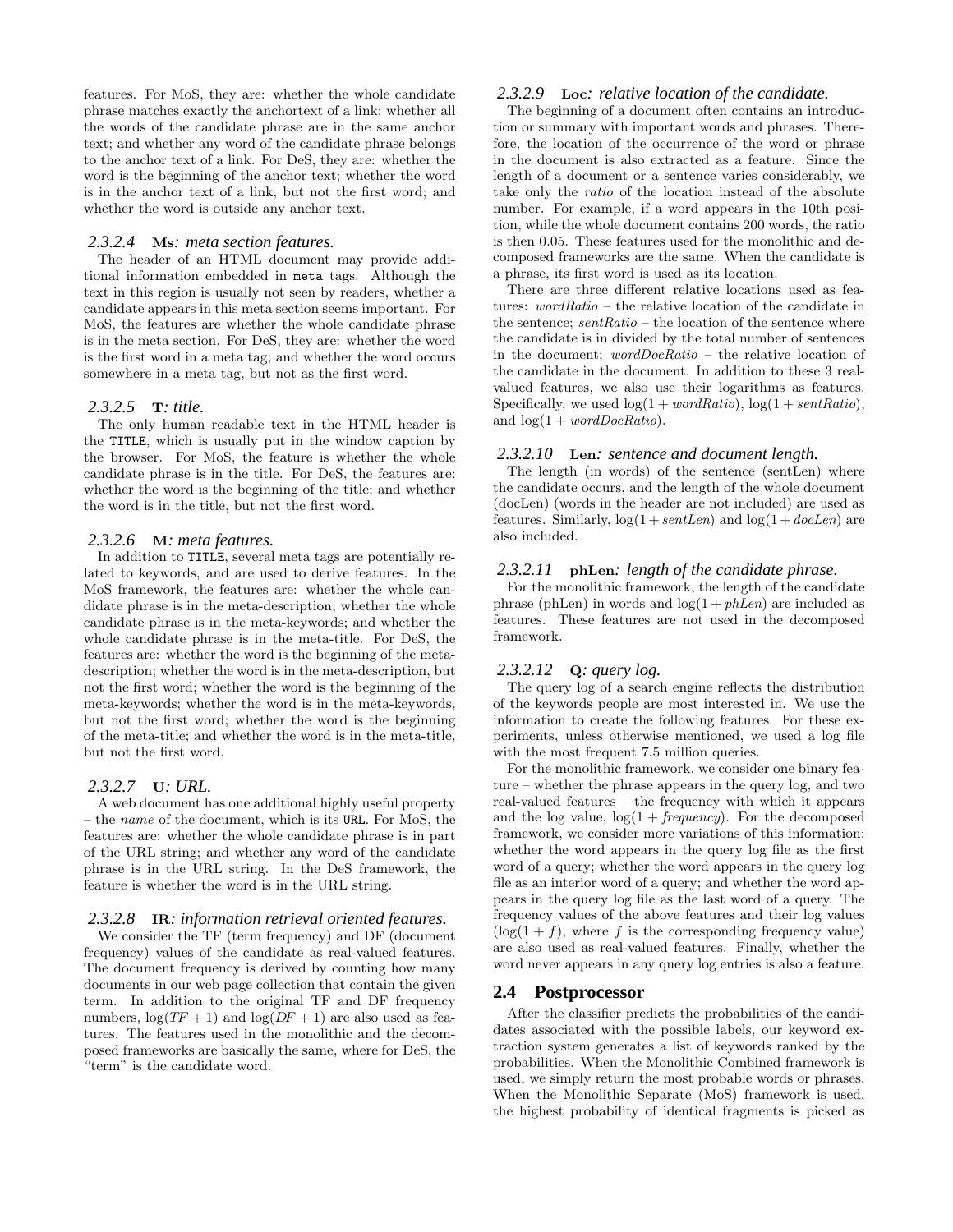the probability of the phrase.

In the Decomposed Separate (DeS) framework, we need to convert probabilities of individual words being phrase components (Begininning, Inside, etc.) into probabilities of relevance of whole phrases. Typically, in phrase labeling problems like information extraction, this conversion is done with the Viterbi [17] algorithm, to find the most probable assignment of the word label sequence of each sentence [5]. We rejected this method for two reasons. First, because in our training set, only a few words per document tend to be labeled as relevant, our system almost never assigns high probability to a particular phrase, and thus the Viterbi assignment would typically reject all phrases. Second, in typical information extraction applications, we not only want to find various entities, we also want to find their relationships and roles. In our application, we simply want a list of potential entities. It is thus fine to extract potentially overlapping strings as potential keywords, something that would not work well if role-assignment was required.

Therefore, we use the following mechanism to estimate the probability of a phrase in the DeS framework. Given a phrase of length  $n$ , we calculate the overall probability for the phrase by multiplying by the probability of the individual words being the correct label of the label sequence. For example, if  $n = 3$ , then the correct label sequence is B, I, L. The probability of this phrase being a keyword,  $p_1$ , is derived by  $p(w_1 = B) \cdot p(w_2 = I) \cdot p(w_3 = L)$ . If the phrase is not a keyword, then the correct label sequence is  $O, O, O$ . The corresponding probability,  $p_0$ , is then  $p(w_1 = O) \cdot p(w_2 = O) \cdot p(w_3 = O)$ . The actual probability used for this phrase is then  $p_1/(p_0 + p_1)$ . Among the the normalization methods we tried, this strategy works the best in practice.

# **3. EXPERIMENTS**

This section reports the experimental results comparing our system with several baseline systems, the comparisons between the variations of our system, the contribution of individual features, and the impact of reducing the search query log size. We first describe how the documents were obtained and annotated, as well as the performance measures.

# **3.1 Data and Evaluation Criteria**

The first step was to obtain and label data, namely a set of web pages. We collected these documents at random from the web, subject to the following criteria:

First, each page was in a crawl of the web from MSN Search. Second, each page displayed content-targeted advertising (detected by the presence of special Javascript). This criterion was designed to make sure we focused on the kind of web pages where content-targeted advertising would be desirable, as opposed to truly random pages. Third, the pages also had to occur in the Internet Archive<sup>3</sup> . We hope to share our labeled corpus, so other researchers can experiment with it. Choosing pages in the Internet Archive may make that sharing easier. Fourth, we selected no more than one page per domain (in part, because of copyright issues, and in part to ensure diversity of the corpus). Fifth, we tried to eliminate foreign language and adult pages. Altogether, we collected 1109 pages.

Next, we selected 30 of these pages at random to be used for inter-annotator agreement measurements. We then randomly split the remaining pages into 8 sets of 120 pages and one set of 119 pages. We gave each set to one of our annotators. For each annotator, the first time they labeled a set of web pages, we also gave them the additional 30 pages for inter-annotator agreement, scattered randomly throughout (so, they received 150 pages total the first time, 120 or 119 on subsequent sets). Several pages were rejected for various reasons, such as one annotator who did not complete the process, several foreign language pages that slipped through our screening process, etc. As a result, 828 web documents had legitimate annotations and were used to train and test the system.

Annotators were instructed to look at each web page, and determine appropriate keywords. In particular, they were given about 3 pages of instructions with actual examples. The core of the instructions was essentially as follows:

Advertising on the web is often done through keywords. Advertisers pick a keyword, and their ad appears based on that. For instance, an advertiser like Amazon.com would pick a keyword like "book" or "books." If someone searches for the word "book" or "books", an Amazon ad is shown. Similarly, if the keyword "book" is highly prominent on a web page, Amazon would like an ad to appear.

We need to show our computer program examples of web pages, and then tell it which keywords are "highly prominent." That way, it can learn that words like "the" and "click here" are never highly prominent. It might learn that words that appear on the right (or maybe the left) are more likely to be highly prominent, etc. Your task is to create the examples for the system to learn from. We will give you web pages, and you should list the highly prominent words that an advertiser might be interested in.

There was one more important instruction, which was to try to use only words or phrases that actually occurred on the page being labeled. The remaining portion of the instructions gave examples and described technical details of the labeling process. We used a snapshot of the pages, to make sure that the training, testing, and labeling processes all used identical pages. The snapshotting process also had the additional advantage that most images, and all contenttargeted advertising, were not displayed to the annotators, preventing them from either selecting terms that occurred only in images, or from being polluted by a third-party keyword selection process.

#### **3.2 Performance measures**

We computed three different performance measures of our various systems. The first performance measure is simply the top-1 score. To compute this measure, we counted the number of times the top output of our system for a given page was in the list of terms described by the annotator for that page. We divided this number by the maximum achievable top-1 score, and multiplied by 100. To get the maximum achievable top-1 score, for each test document, we first removed any annotations that did not occur somewhere in the web page (to eliminate spelling mistakes, and

<sup>3</sup>http://www.archive.org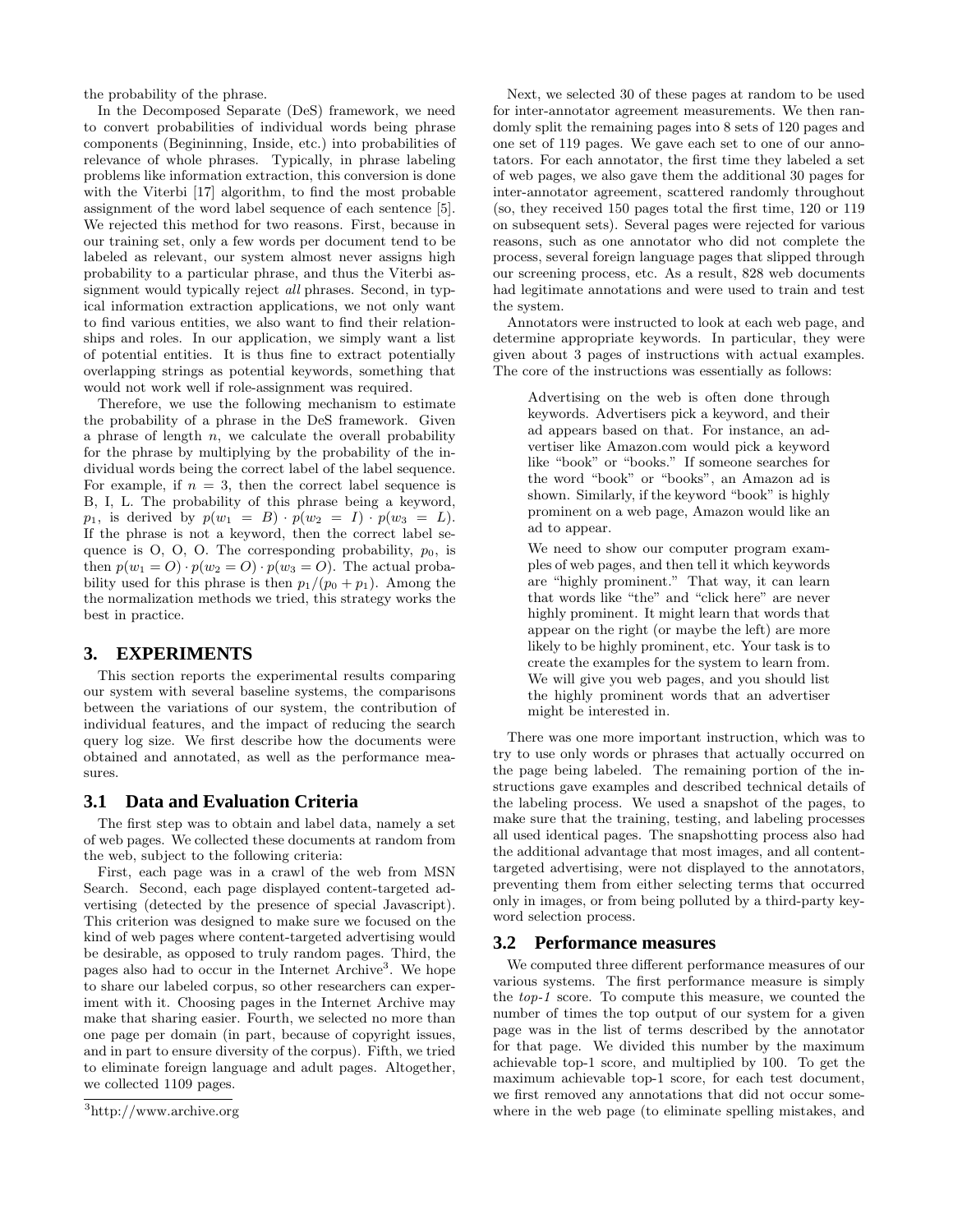occasional annotator confusion). The best achievable score was then the number of documents that still had at least one annotation. We counted answers as correct if they matched, ignoring case, and with all whitespace collapsed to a single space.

The second performance measure is the  $top-10$  score, which is similar to the top-1 measure but considers 10 candidates instead of 1. To compute this measure, for each web page, we counted how many of the top 10 outputs of our system were in the list of terms described by the annotator for that page. The sum of these numbers was then divided by the maximum achievable top-10 score, and multiplied by 100.

It is important in an advertising system to not only extract accurate lists of keywords, but to also have accurate probability estimates. For instance, consider two keywords on a particular page, say "digital camera", which might monetize at \$1 per click, and "CD-R media", which monetizes at say, 10 cents per click. If there is a 50% chance that "CD-R media" is relevant, and only a 10% chance that "digital camera" is relevant, overall expected revenue from showing "digital camera" ads will still be higher than from showing "CD-R media" ads. Therefore, accurately estimating probabilities leads to potentially higher advertising revenue.

The most commonly used measure of the accuracy of probability estimates is *entropy*. For a given term  $t$  and a given web page  $p$ , our system computes the probability that the word is relevant to the page,  $P(t|p)$  (i.e., the probability that the annotator listed the word on the relevant list). The entropy of a given prediction is

− log<sup>2</sup> P(t|p) if t is relevant to p − log<sup>2</sup> (1 − P(t|p)) if t is not relevant to p

Lower entropies correspond to better probability estimates, with 0 being ideal. When we report the entropy, we will report the average entropy across all words and phrases up to length 5 in all web pages in the test set, with duplicates within a page counted as one occurrence. The DeS framework was not easily amenable to this kind of measurement, so we will only report the entropy measure for the MoS and MoC methods.

# **3.3 Inter-annotator Agreement**

We wanted to compute some form of inter-annotator agreement, where the typical choice for this measure is the kappa measure. However, that measure is designed for annotations with a small, fixed number of choices, where a prior probability of selecting each choice can be determined. It was not clear how to apply it for a problem with thousands of possible annotations, with the possible annotations different on every page.

Instead, we used our inter-annotator agreement data to compute an upper-bound for the possible performance on our top-1 measure. In particular, we designed an accuracy measure called committee-top-1. Essentially this number measures roughly how well a committee of four people could do on this task, by taking the most common answer selected by the four annotators.

To compute this, we performed the following steps. First, we selected a page at random from the set of 30 labeled web pages for inter-annotator agreement. Then, we randomly selected one of the five annotators as arbitrator, whose results we called "correct." We then merged the results of the remaining four annotators, and found the single most frequent one. Finally, if that result was on the "correct" keywords list, we considered it correct; otherwise we considered it wrong. The average committee-top-1 score from 1000 samples was 25.8. This gives a general feeling for the difficulty of the problem. Due to the small number of documents used (30) and the small number of annotators (5), there is considerable uncertainty in this estimate. In fact, in some cases, our experimental results are slightly better than this number, which we attribute to the small size of the sample used for inter-annotator agreement.

### **3.4 Results**

All experiments were performed using 10-way cross validation. In most cases, we picked an appropriate baseline, and computed statistical significance of differences between results and this baseline. We indicate the baseline with a  $<sup>b</sup>$ </sup> symbol. We indicate significance at the 95% level with a  $<sup>†</sup>$ </sup> symbol, and at the 99% level with a  $\frac{1}{2}$  symbol. Significance tests were computed with a two-tailed paired t-test.

# *3.4.1 Overall Performance*

We begin by comparing the overall performance of different systems and configurations. The top-1 and top-10 scores of these different systems are listed in Table 1. Among the system configurations we tested, the monolithic combined (MoC) framework is in general the best. In particular, when using all but the linguistic features, this configuration achieves the highest top-1 and top-10 scores in all the experiments, just slightly (and not statistically significantly) better than the same framework with all features.

The monolithic separate (MoS) system with all features performs worse for both top-1 and top-10, although only the top-10 result was statistically significant. Despite its prevalence in the information extraction community, for this task, the decomposed separate (DeS) framework is significantly worse than the monolithic approach. We hypothesize that the advantages of using features based on phrases as a whole (used in MoS and MoC) outweigh the advantages of features that combine information across words.

In addition to the different configurations of our systems, we also compare with a state-of-the-art keyword extraction system – KEA [7], by providing it with our preprocessed, plain-text documents. KEA is also a machine learning-based system. Although it relies on simpler features, it uses more sophisticated information retrieval techniques like removing stop words and stemming for preprocessing. Our best system is substantially better than KEA, with relative improvements of 27.5% and 22.9% on top-1 and top-10 scores, respectively. We tried a very simple baseline system, MoC TFIDF, which simply uses traditional TF×IDF scores. This system only reaches 13.01 in top-1 and 19.03 in top-10. We also tried allowing using TF and IDF features, but allowing the weights to be trained wiht logistic regression (MoC IR). Training slightly improved top-1 to 13.63, and substantially improved the top-10 score to 25.67.

Notice that the top-1 score of our best system actually exceeds the committee-top-1 inter-annotator agreement score. There was considerable uncertainty in that number due to the small number of annotators and small number of documents for inter-annotator agreement, but we interpret these results to mean that our best system is in the same general range as human performance, at least on top-1 score.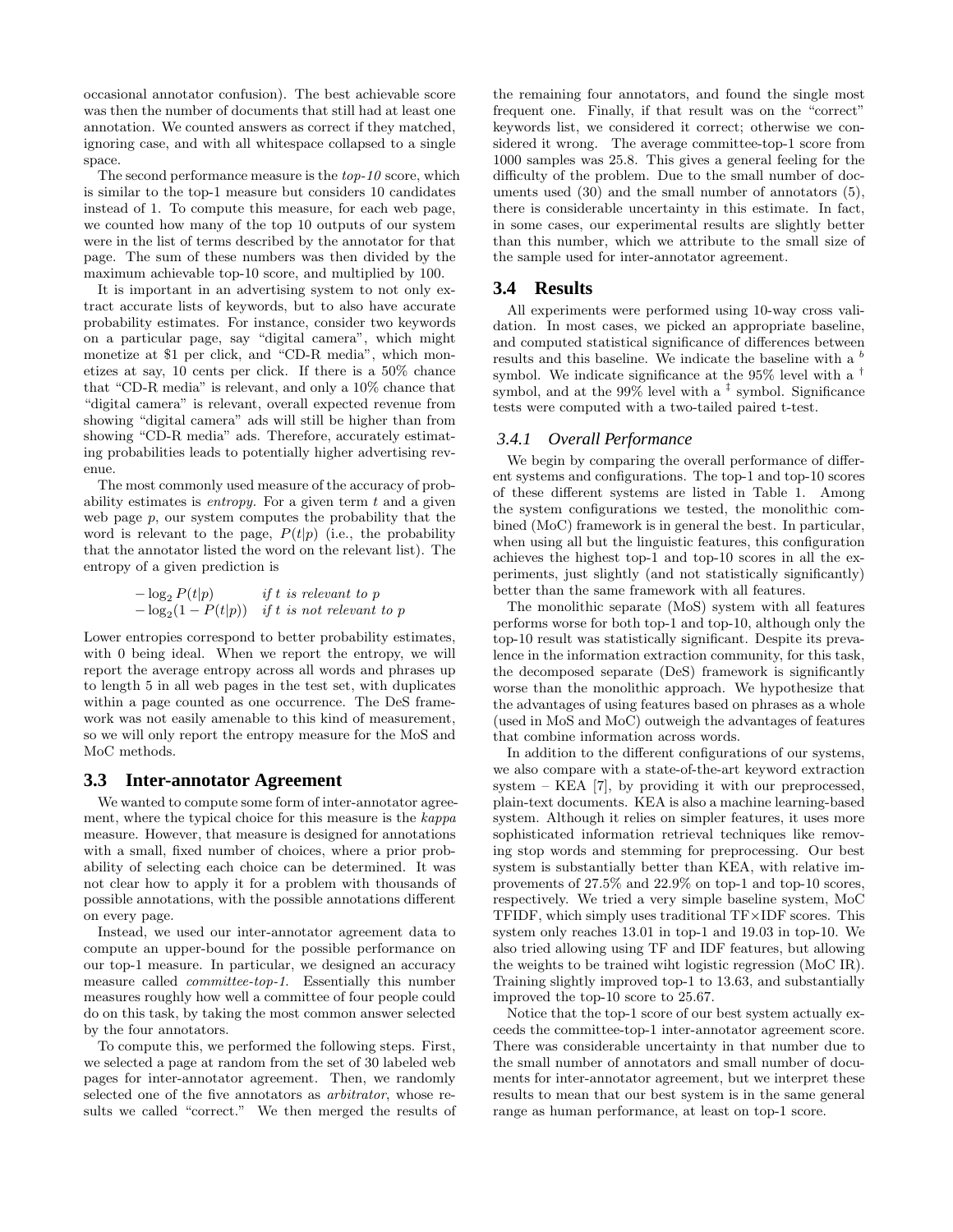| $\emph{system}$                    | $top-1$            | $top-10$           |
|------------------------------------|--------------------|--------------------|
| MoC (Monolithic, Combined), $-Lin$ | $30.06^{b}$        | $46.97^{b}$        |
| MoC (Monolithic, Combined), All    | 29.94              | 46.45              |
| MoS (Monolithic, Separate), All    | 27.95              | $44.13^{\ddagger}$ |
| DeS (Decomposed, Separate), All    | $24.25^{\ddagger}$ | $39.11^{\ddagger}$ |
| <b>KEA</b> [7]                     | $23.57^{\ddagger}$ | $38.21^{\ddagger}$ |
| MoC (Monolithic, Combined), IR     | $13.63^{\ddagger}$ | $25.67^{\ddagger}$ |
| MoC (Monolithic, Combined), TFIDF  | $13.01^{\ddagger}$ | $19.03^{\ddagger}$ |

Table 1: Performance of different systems

#### *3.4.2 Feature Contribution*

One important and interesting question is the contribution of different types of features. Namely, how important is a particular type of information to the keyword extraction task. We studied this problem by conducting a series of ablation studies: removing features of a specific type to see how much they contribute. We repeated these experiments in the three different candidate selector frameworks of our keyword extraction system to see if the same information affects the system differently when the framework changes.

Tables 2, 3, and 4 show the detailed results. Each row is either the baseline system which uses all features, or the compared system that uses all except one specific kind of feature. In addition to the top-1 and top-10 scores, we also compare the entropies of the various systems using the same framework. Recall that lower entropies are better. Entropy is a somewhat smoother, more sensitive measure than top-n scores, making it easier to see differences between different systems. Note that because the numbers of candidates are different, entropies from systems using different frameworks are not comparable.

|              | <i>features</i> | $top-1$            | $top-10$           | entropy                |
|--------------|-----------------|--------------------|--------------------|------------------------|
| $\mathsf{A}$ | all             | $27.95^{b}$        | $44.13^{b}$        | $0.0120040^b$          |
| $-C$         | capitalization  | 27.39              | 43.50              | $0.0120945^{\ddagger}$ |
| -H           | hypertext       | 27.39              | 43.82              | $0.0120751^{\ddagger}$ |
| $-IR$        | IR.             | $18.77^{\ddagger}$ | $33.60^{\ddagger}$ | $0.0149899^{\ddagger}$ |
| -Len         | length          | 27.10              | $42.45^{\dagger}$  | 0.0121040              |
| -Lin         | linguistic      | 28.05              | 44.89              | $0.0122166^{\ddagger}$ |
| $-Loc$       | location        | 27.24              | $42.64^{\ddagger}$ | $0.0121860*$           |
| $-M$         | meta            | 27.81              | 44.05              | 0.0120080              |
| $-Ms$        | meta section    | 27.52              | $43.09^{\dagger}$  | 0.0120390              |
| -Q           | query log       | $20.68^{\ddagger}$ | $39.10^{\ddagger}$ | $0.0129330*$           |
| $-T$         | title           | 27.81              | 44.25              | 0.0120040              |
| $-U$         | URL             | $26.09^{\dagger}$  | 44.14              | $0.0121409^{\dagger}$  |

#### Table 2: The system performance by removing one set of features in the MoS framework

By examining these results, we found that IR features and Query Log features are the most helpful consistently in all three frameworks. The system performance dropped significantly after removing either of them. However, the impact of other features was not so clear. The location feature also seems to be important, but it affects the top-10 score much more than the top-1 score. Surprisingly, unlike the cases in other typical phrase labeling problems, linguistic features don't seem to help in this keyword extraction domain. In fact, removing this set of features in the decomposed separate framework improves the top-1 score a little. We also observe more statistically significant differences in the en-

|              | features       | $top-1$            | $top-10$           | entropy                |
|--------------|----------------|--------------------|--------------------|------------------------|
| $\mathsf{A}$ | all            | $29.94^{b}$        | $46.45^{b}$        | $0.0113732^b$          |
| $-C$         | capitalization | 30.11              | 46.27              | $0.0114219^{\dagger}$  |
| $-H$         | hypertext      | 30.79              | $45.85^{\dagger}$  | 0.0114370              |
| -IR.         | IR.            | $25.42^{\ddagger}$ | $42.26^{\ddagger}$ | $0.0119463^{\ddagger}$ |
| -Len         | length         | 30.49              | $44.74^{\dagger}$  | $0.0119803^{\ddagger}$ |
| -Lin         | linguistic     | 30.06              | 46.97              | $0.0114853^{\ddagger}$ |
| $-Loc$       | location       | 29.52              | $44.63^{\dagger}$  | $0.0116400^{\ddagger}$ |
| $-M$         | meta           | 30.10              | 46.78              | $0.0113633^{\ddagger}$ |
| $-Ms$        | meta section   | 29.33              | 46.33              | 0.0114031              |
| $-Q$         | query log      | $24.82^{\dagger}$  | $42.30^{\ddagger}$ | $0.0121417^{\ddagger}$ |
| $-T$         | title          | 28.83              | 46.94              | 0.0114020              |
| -U           | URL            | 30.53              | 46.39              | 0.0114310              |

Table 3: The system performance by removing one set of features in the MoC framework

|        | features       | $top-1$            | $top-10$           |
|--------|----------------|--------------------|--------------------|
| A      | all            | 24.25              | 39.11              |
| $-C$   | capitalization | 24.26              | 39.20              |
| -H     | hypertext      | 24.96              | 39.67              |
| -IR    | TR.            | $19.10^{1}$        | $30.56^{\ddagger}$ |
| -Lin   | linguistic     | $25.96^{\dagger}$  | 39.36              |
| $-Loc$ | location       | 24.84              | 37.93              |
| $-M$   | meta           | 24.69              | 38.91              |
| $-Ms$  | meta section   | 24.68              | 38.71              |
| -Q     | query log      | $21.27^{\ddagger}$ | $33.95^{\ddagger}$ |
| $-T$   | title          | 24.40              | 38.89              |
| $-IJ$  | $_{\rm URL}$   | 25.21              | 38.97              |

Table 4: The system performance by removing one set of features in the DeS framework

tropy metric.

Evaluating the contribution of a feature by removing it from the system does not always show its value. For instance, if two types of features have similar effects, then the system performance may not change by eliminating only one of them. We thus conducted a different set of experiments by adding features to a baseline system.

We chose a system in the monolithic combined framework (MoC), using only IR features, as the baseline system. We then built different systems by adding one additional set of features, and comparing with the baseline system. Table 5 shows performance on the top-1, top-10, and entropy metrics, ordered by difference in top-1.

Interestingly, all the features seem to be helpful when they are combined with the baseline IR features, including the linguistic features. We thus conclude that the linguistic features were not really useless, but instead were redundant with other features like capitalization (which helps detect proper nouns) and the Query Log features (which helps detect linguistically appropriate phrases.) The Query Log features are still the most effective among all the features we experimented with. However, the performance gap between our best system and a simple system using only IR and Query Log features is still quite large.

# *3.4.3 Different Query Log Sizes*

The query log feature were some of the most helpful features, second only to the IR features. These features used the top 7.5 million English queries from MSN Search. In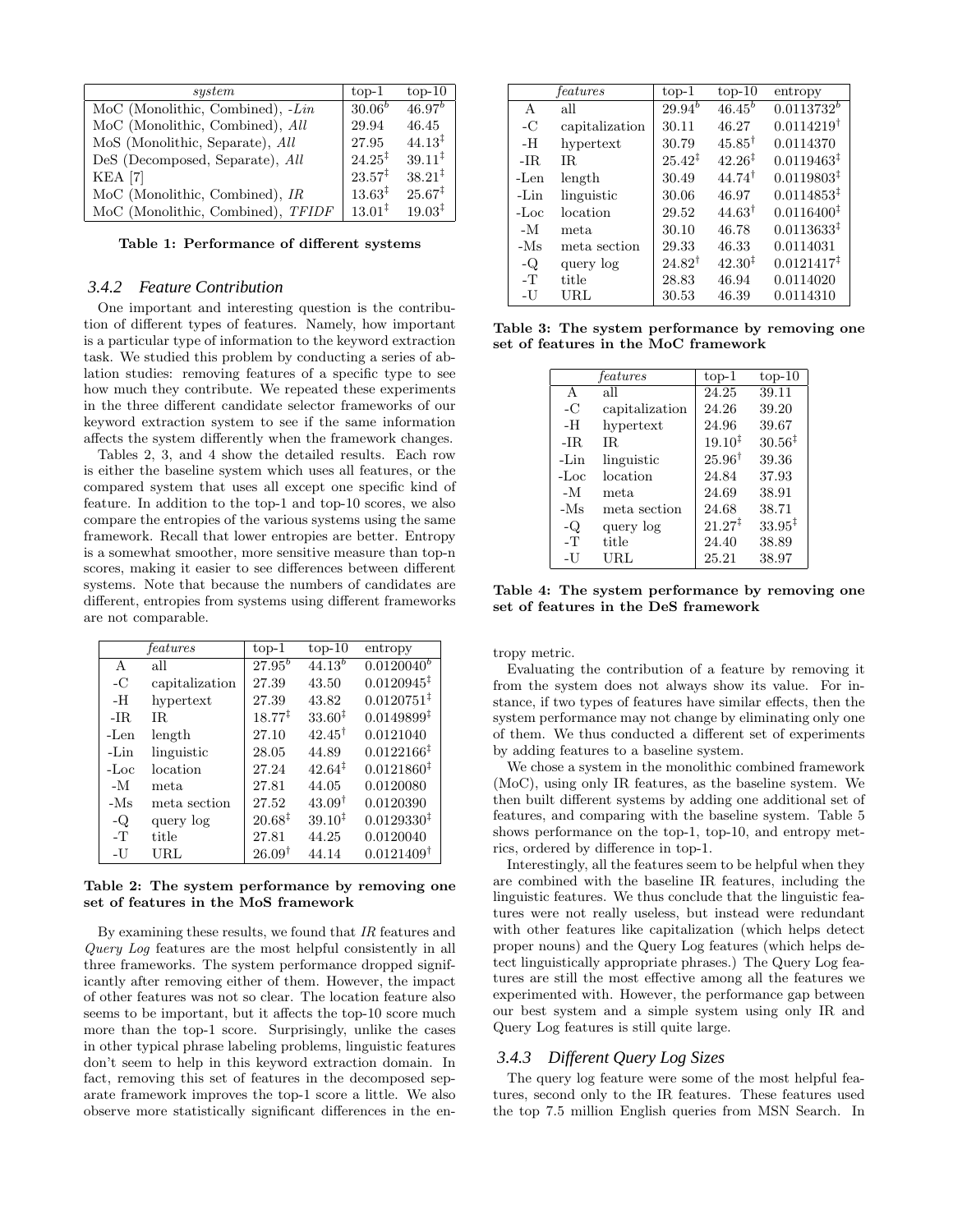|         | features       | $top-1$            | $top-10$           | entropy                |
|---------|----------------|--------------------|--------------------|------------------------|
|         | IR.            | $13.63^{b}$        | $25.67^{b}$        | $0.0163299^b$          |
| $+Q$    | query log      | $22.36^{\ddagger}$ | $35.88^{\ddagger}$ | $0.0134891^{\ddagger}$ |
| $+T$    | title          | $19.90^{\ddagger}$ | $34.17^{\ddagger}$ | $0.0152316^{\ddagger}$ |
| $+Len$  | length         | $19.22^{\ddagger}$ | $33.43^{\ddagger}$ | $0.0134298^{\ddagger}$ |
| $+Ms$   | meta section   | $19.02^{\ddagger}$ | $31.90^{\ddagger}$ | $0.0154484^{\ddagger}$ |
| $+H$    | hypertext      | $18.46^{\ddagger}$ | $30.36^{\ddagger}$ | $0.0150824^{\ddagger}$ |
| $+Lin$  | linguistic     | $18.20^{\ddagger}$ | $32.26^{\ddagger}$ | $0.0146324^{\ddagger}$ |
| $+C$    | capitalization | $17.41^{\ddagger}$ | $33.16^{\ddagger}$ | $0.0146999^{\ddagger}$ |
| $+$ Loc | location       | $17.01^{\ddagger}$ | $32.76^{\ddagger}$ | $0.0154064^{\ddagger}$ |
| $+U$    | URL            | $16.72^{\dagger}$  | $28.63^{\ddagger}$ | $0.0157466^{\ddagger}$ |
| $+M$    | meta           | $16.71^{\dagger}$  | $28.19^{\ddagger}$ | $0.0160472^{\dagger}$  |

Table 5: The system performance by adding one set of features in the MoC framework

practice, deploying systems using this many features may be problematic. For instance, if we want to use 20 languages, and if each query entry uses about 20 bytes, the query log files would use 3 GB. This amount of memory usage would not affect servers dedicated to keyword extraction, but might be problematic for servers that perform other functions (e.g. serving ads, or as part of a more general blogging or news system). In scenarios where keyword extraction is done on the client side, the query log file size is particularly important.

Query logs may also help speed up our system. One strategy we wanted to try is to consider only the phrases that appeared in the query log file as potential matches for keyword extraction. In this case, smaller query logs lead to even larger speedups. We thus ran a set of experiments under the MoC framework, using different query log file sizes (as measured by a frequency threshold cutoff). The log file sizes were very roughly inversely proportional to the cutoff. The leftmost point, with a cutoff of 18, corresponds to our 7.5 million query log file.

The graph in Figure 1 shows both the top-1 and top-10 scores at different sizes. "Res. top-1" and "Res. top-10" are the results where we restricted the candidate phrases by eliminating those that do not appear in the query log file. As a comparison, the graph also shows the non-restricting version (i.e., top-1 and top-10). Note that of course the top-1 scores cannot be compared to the top-10 scores.

When the frequency cutoff threshold is small (i.e., large query log file size), this restricting strategy in fact improves the top-1 score slightly, but hurts the top-10 score. This phenomenon is not surprising since restricting candidates may eliminate some keywords. This tends to not affect the top-1 score since when using the query log file as an input, the most probable keywords in a document almost always appear in the keyword file, if the keyword file is large. Less probable, but still good keywords, are less likely to appear in the keyword file. As the query log file size becomes smaller, the negative effect becomes more significant. However, if only the top-1 score is relevant in the application, then a reasonable cutoff point may be 1000, where the query log file has less than 100,000 entries.

On the other hand, the top-1 and top-10 scores in the non-restricting version decrease gradually as the size of the query log file decreases. Fairly small files can be used with the non-restricting version if space is at a premium. After all, the extreme case is when no query log file is used, and as we have seen in Table 3, in that case the top-1 and top-10 scores are still 24.82 and 42.30, respectively.





Figure 1: The performance of using different sizes of the query log file

# **4. RELATED WORK**

There has been a moderate amount of previous work that is directly relevant to keyword extraction. In most cases, the keyword extraction was not applied to web pages, but instead was applied to a different text domain. Most previous systems were fairly simple, using either a small number of features, a simple learning method (Naive Bayes), or both. In this section, we describe this previous research in more detail.

# **4.1 GenEx**

One of the best known programs for keyword extraction is Turney's GenEx system [22]. GenEx is a rule-based keyphrase extraction system with 12 parameters tuned using a Genetic Algorithm. GenEx has been trained and evaluated on a collection of 652 documents of three different types: journal articles, email messages, and web pages. Precisions of top 5 phrases and top 15 phrases are reported as evaluation metrics, where the numbers are 0.239 and 0.128 respectively for all documents. Turney showed GenEx's superiority by comparing it with an earlier keyphrase extraction system trained by C4.5 [16] with several complicated features [22].

#### **4.2 KEA and Variations**

Concurrently with the development of GenEx, Frank et al. developed the KEA keyphrase extraction algorithm using a simple machine learning approach [7]. KEA first processes documents by removing stopwords and by stemming. The candidate phrases are represented using only three features – TF×IDF, distance (number of words before the first occurrence of the phrase, divided by the number of words in the whole document), and keyphrase-frequency, which is the number of times the candidate phrase occurs in other documents. The classifier is trained using the naive Bayes learning algorithm [14]. Frank et al. compared KEA with GenEx, and showed that KEA is slightly better in general, but the difference is not statistically significant [7].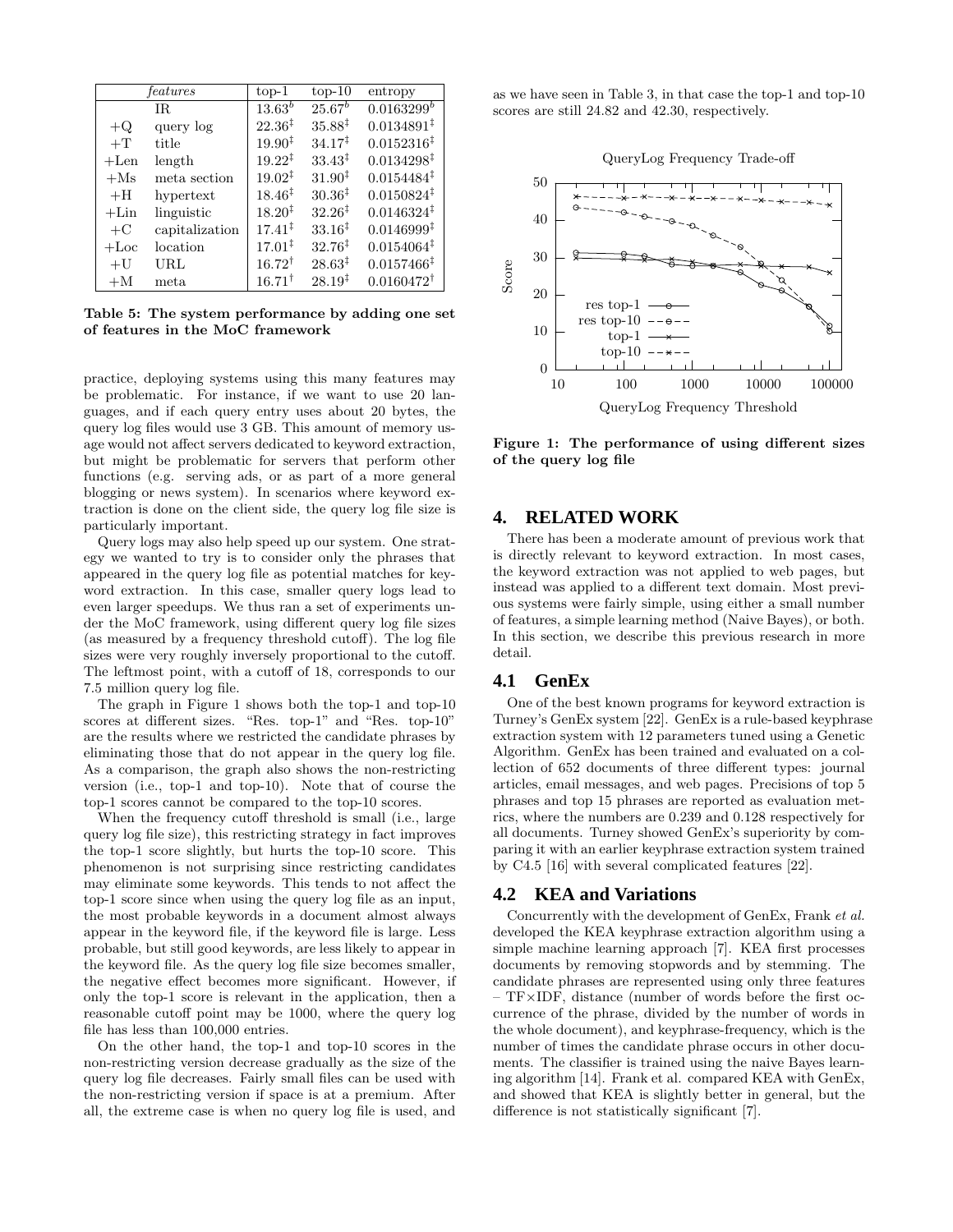KEA's performance was improved later by adding Web related features [23]. In short, the number of documents returned by a search engine using the keyphrase as query terms is used as additional information. This feature is particularly useful when training and testing data are from different domains. In both intra and inter domain evaluations, the relative performance gain in precision is about 10%.

Kelleher and Luz also reported an enhanced version of KEA for web documents [13]. They exploited the link information of a web document by adding a "semantic ratio" feature, which is the frequency of the candidate phrase P in the original document D, divided by the frequency of P in documented linked by D.

Using the Meta Keyword HTML tag as the source of annotations, they experimented with their approach on four sets of documents, where documents are connected by hyperlinks in each collection. Among three of them, they reported significant improvement (45% to 52%) compared to the original version of KEA. Adding the semantic ratio to our system would be an interesting area of future research. It should, however, be noted that using the semantic ratio requires downloading and parsing several times as many web pages, which would introduce substantial load. Also, in practice, following arbitrary links from a page could result in simulating clicks on, e.g., unsubscribe links, leading to unexpected or undesirable results.

The use of linguistic information for keyword extraction was first studied by Hulth [12]. In this work, noun phrases and predefined part-of-speech tag patterns were used to help select phrase candidates. In addition, whether the candidate phrase has certain POS tags is used as features. Along with the three features in the KEA system, Hulth applied bagging [1] as the learning algorithm to train the system. The experimental results showed different degrees of improvements compared with systems that did not use linguistic information. However, direct comparison to KEA was not reported.

# **4.3 Information Extraction**

Analogous to keyword extraction, information extraction is also a problem that aims to extract or label phrases given a document [8, 2, 19, 5]. Unlike keyword extraction, information extraction tasks are usually associated with predefined semantic templates. The goal of the extraction tasks is to find certain phrases in the documents to fill the templates. For example, given a seminar announcement, the task may be finding the name of the speaker, or the starting time of the seminar. Similarly, the named entity recognition [21] task is to label phrases as semantic entities like person, location, or organization.

Information extraction is in many ways similar to keyword extraction, but the techniques used for information extraction are typically different. While most keyword extraction systems use the monolithic combined (MoC) framework, typically, information extraction systems use the DeS framework, or sometimes MoS. Since identical phrases may have different labels (e.g., "Washington" can be either a person or a location even in the same document), candidates in a document are never combined. The choice of features is also very different. These systems typically use lexical features (the identity of specific words in or around the phrase), linguistic features, and even conjunctions of these features. In general, the feature space in these problems is huge – often hundreds of thousands features. Lexical features for keyword extraction would be an interesting area of future research, although our intuition is that these features are less likely to be useful in this case.

# **4.4 Impedance Coupling**

Ribeiro-Neto et al. [18] describe an Impedance Coupling technique for content-targeted advertising. Their work is perhaps the most extensive previously published work specifically on content-targeted advertising.

However, Ribeiro-Neto et al.'s work is quite a bit different from ours. Most importantly, their work focused not on finding keywords on web pages, but on directly matching advertisements to those web pages. They used a variety of information, including the text of the advertisements, the destination web page of the ad, and the full set of keywords tied to a particular ad (as opposed to considering keywords one at a time.) They then looked at the cosine similarity of these measures to potential destination pages.

There are several reasons we do not compare directly to the work of Ribeiro-Neto et al. Most importantly, we, like most researchers, do not have a database of advertisements (as opposed to just keywords) that we could use for experiments of this sort. In addition, they are solving a somewhat different problem than we are. Our goal is to find the most appropriate keywords for a specific page. This dovetails well with how contextual advertising is sold today: advertisers bid on specific keywords, and their bids on different keywords may be very different. For instance, a purveyor of digital cameras might use the same ad for "camera", "digital camera", "digital camera reviews", or "digital camera prices." The advertiser's bids will be very different in the different cases, because the probability that a click on such an ad leads to a sale will be very different. Ribeiro-Neto et al.'s goal is not to extract keywords, but to match web pages to advertisements. They do not try to determine which particular keyword on a page is a match, and in some cases, they match web pages to advertisements even when the web page does not contain any keywords chosen by an advertiser, which could make pricing difficult. Their techniques are also somewhat time-consuming, because they compute the cosine similarity between each web page and a bundle of words associated with each ad. They used only a small database (100,000 ads) applied to a small number of web pages (100), making such time-consuming comparisons possible. Real world application would be far more challenging: optimizations are possible, but would need to be an area of additional research. In contrast, our methods are directly applicable today.

# **4.5 News Query Extraction**

Henzinger et al. [11] explored the domain of keyword extraction from a news source, to automatically drive queries. In particular, they extracted query terms from the closed captioning of television news stories, to drive a search system that would retrieve related online news articles. Their basic system used TF×IDF to score individual phrases, and achieved slight improvements from using  $TF\times IDF^2$ . They tried stemming, with mixed results. Because of the nature of broadcast news programs, where boundaries between topics are not explicit, they found improvements by using a history feature that automatically detected topic boundaries. They achieved their largest improvements by postprocess